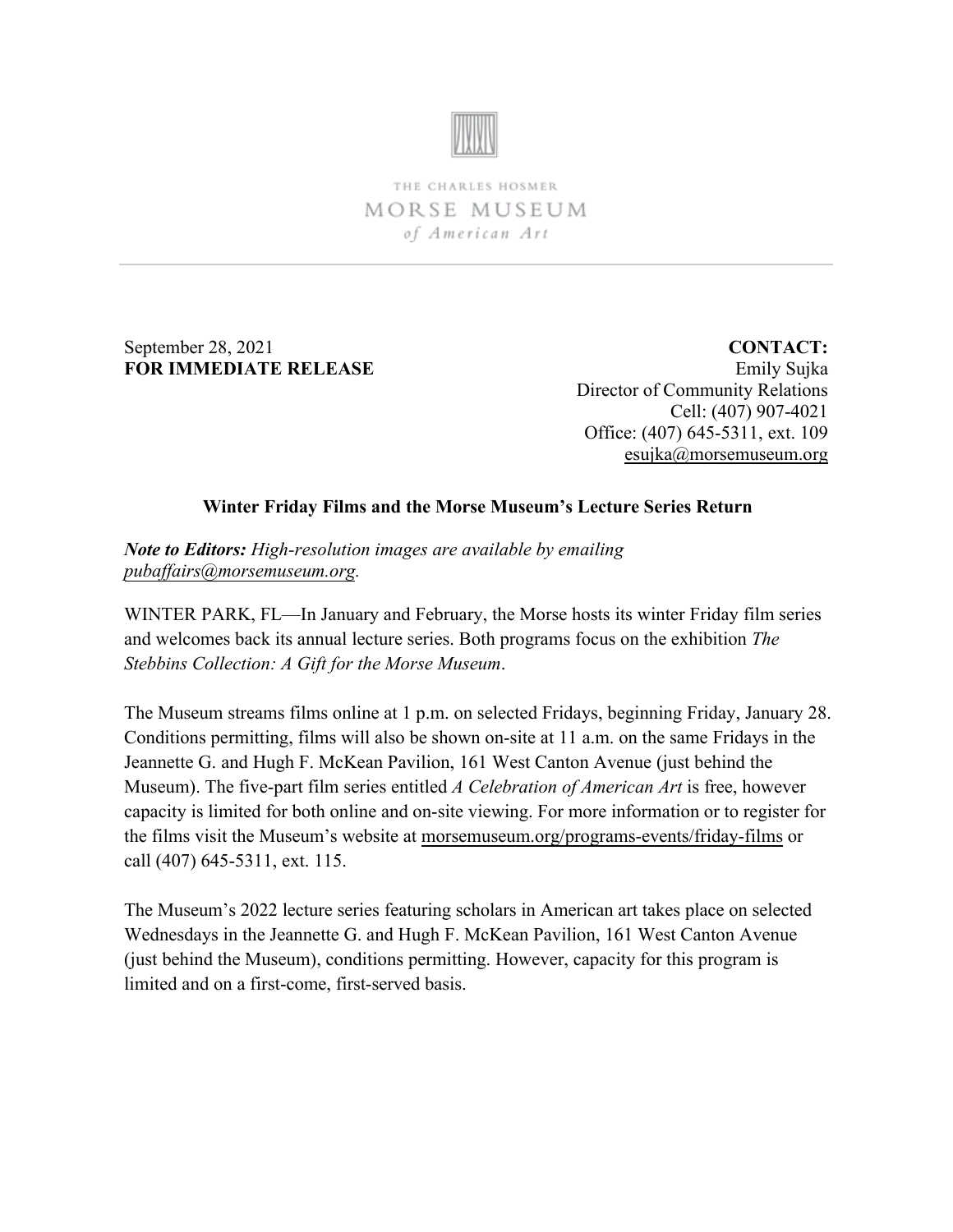The 2022 lecture series will be streamed online should in-person programming not prove feasible. For the most up-to-date information, please visit [morsemuseum.org/programs](https://www.morsemuseum.org/programs-events/lectures)[events/lectures](https://www.morsemuseum.org/programs-events/lectures) or call (407) 645-5311, ext. 115.

The following is a complete list of free programs in January and February:

## **WEDNESDAY, JANUARY 26**

2022 Lecture Series. 2:30 p.m. *Highlights from the Stebbins Collection*, Regina Palm, Curator of American Painting, Morse Museum. Conditions permitting, Jeannette G. and Hugh F. McKean Pavilion, 161 West Canton Avenue (just behind the Museum). Space limited. First come, first served. Free.

## **FRIDAY, JANUARY 28**

Friday Film. 11 a.m. *The Hudson River School: Artistic Pioneers* (72 minutes). Conditions permitting, Jeannette G. and Hugh F. McKean Pavilion, 161 West Canton Avenue (just behind the Museum). Space limited. First come, first served. Free.

Virtual Friday Film. Streams at 1 p.m. *The Hudson River School: Artistic Pioneers* (72 minutes). Space limited. Reservations are required. Free.

## **FRIDAY, FEBRUARY 4**

Friday Film. 11 a.m. *The Hudson River School: Cultivating a Tradition* (55 minutes). Conditions permitting, Jeannette G. and Hugh F. McKean Pavilion, 161 West Canton Avenue (just behind the Museum). Space limited. First come, first served. Free.

Virtual Friday Film. Streams at 1 p.m. *The Hudson River School: Cultivating a Tradition* (55 minutes). Space limited. Reservations are required. Free.

# **FRIDAY, FEBRUARY 11**

Friday Film. 11 a.m. *Big Sky, Big Dreams, Big Art: Made in the USA***—***Episode 1: From Wild West to Abstract Expressionism* (59 minutes). Conditions permitting, Jeannette G. and Hugh F. McKean Pavilion, 161 West Canton Avenue (just behind the Museum). Space limited. First come, first served. Free.

Virtual Friday Film. Streams at 1 p.m. *Big Sky, Big Dreams, Big Art: Made in the USA***—** *Episode 1: From Wild West to Abstract Expressionism* (59 minutes). Space limited. Reservations are required. Free.

# **WEDNESDAY, FEBRUARY 16**

2022 Lecture Series. 2:30 p.m. *The Story of the American Watercolor Movement*, Kathleen A. Foster, Robert L. McNeil, Jr., Senior Curator of American Art, and Director, Center for American Art, Philadelphia Museum of Art, Philadelphia, PA. Conditions permitting, Jeannette G. and Hugh F. McKean Pavilion, 161 West Canton Avenue (just behind the Museum). Space limited. First come, first served. Free.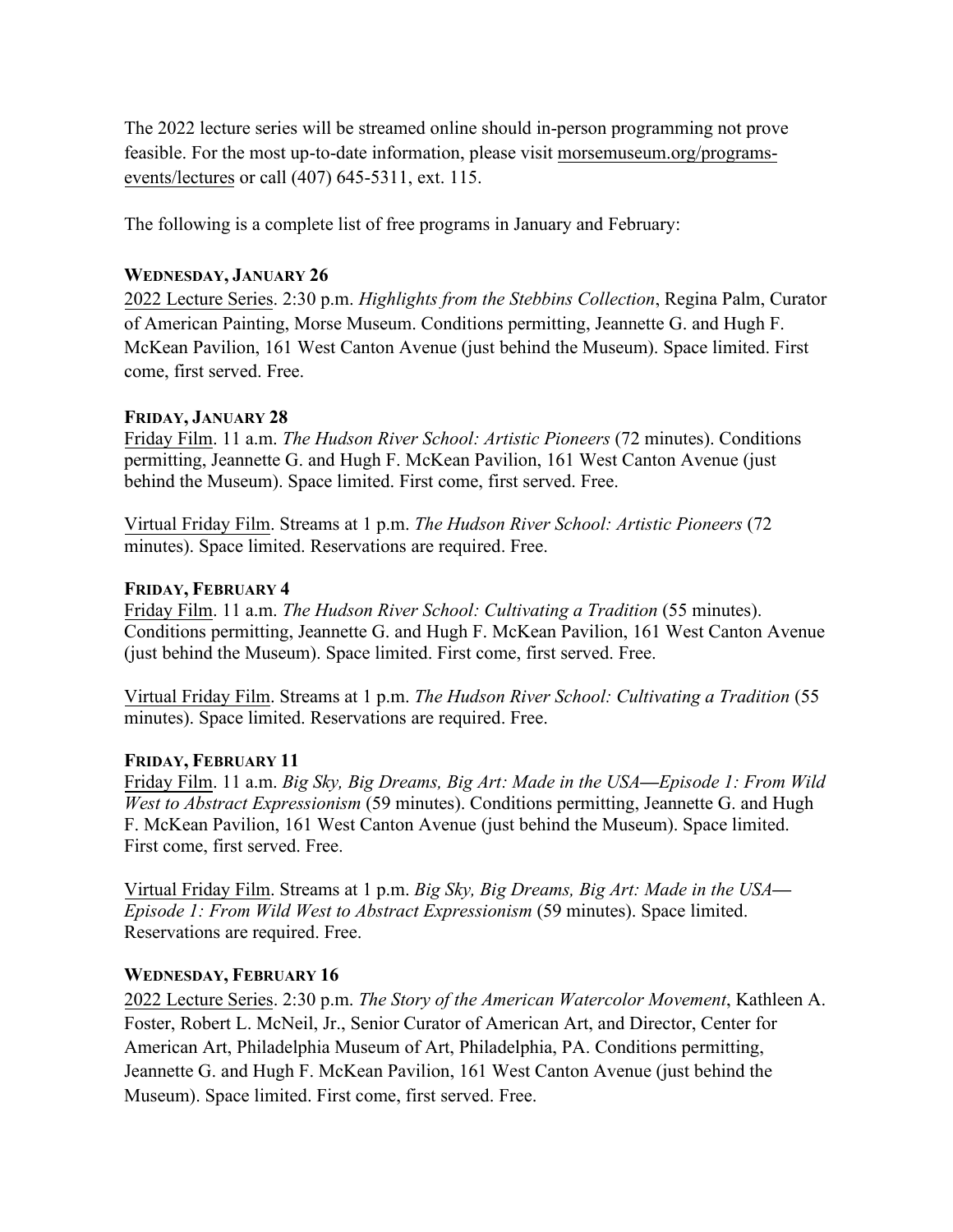#### **FRIDAY, FEBRUARY 18**

Friday Film. 11 a.m. *Big Sky, Big Dreams, Big Art: Made in the USA—Episode 2: From the Big City to Rothko* (59 minutes). Conditions permitting, Jeannette G. and Hugh F. McKean Pavilion, 161 West Canton Avenue (just behind the Museum). Space limited. First come, first served. Free.

Virtual Friday Film. Streams at 1 p.m. *Big Sky, Big Dreams, Big Art: Made in the USA— Episode 2: From the Big City to Rothko* (59 minutes). Space limited. Reservations are required. Free.

#### **FRIDAY, FEBRUARY 25**

Friday Film. 11 a.m. *Big Sky, Big Dreams, Big Art: Made in the USA— Episode 3: From Small Town to David Smith* (59 minutes). Conditions permitting, Jeannette G. and Hugh F. McKean Pavilion, 161 West Canton Avenue (just behind the Museum). Space limited. First come, first served. Free.

Virtual Friday Film. Streams at 1 p.m. *Big Sky, Big Dreams, Big Art: Made in the USA— Episode 3: From Small Town to David Smith* (59 minutes). Space limited. Reservations are required. Free.

The Morse offers many opportunities for all those who would like to continue to visit the Museum virtually from home. The Morse Museum's website includes online activities, videos, and an audio tour. The Museum actively posts images and information about featured works of art on its [Facebook,](https://www.facebook.com/morsemuseum/) [Instagram,](https://www.instagram.com/morsemuseum/) [Pinterest,](https://www.pinterest.com/morsemuseum/) and [Twitter](https://twitter.com/MorseMuseum?ref_src=twsrc%255Egoogle%257Ctwcamp%255Eserp%257Ctwgr%255Eauthor) pages.

Museum hours from November through April are 9:30 a.m. to 8 p.m. Friday; 9:30 a.m. to 4 p.m. Tuesday through Thursday and Saturday; and l p.m. to 4 p.m. Sunday. Regular admission is \$6 for adults, \$5 for seniors, \$1 for students, and free for children under 12. All visitors receive free admission from 4 p.m. to 8 p.m. on Fridays from November through April. Appointments may now be made in advance by visiting admissions.morsemuseum.org/mainstore. For more information about the Morse, please visit morsemuseum.org.

The Morse Museum is home to the world's most comprehensive collection of works by American designer and artist Louis Comfort Tiffany (1848–1933), including the chapel interior he designed for the 1893 World's Columbian Exposition in Chicago and art and architectural objects from his celebrated Long Island home, Laurelton Hall. The